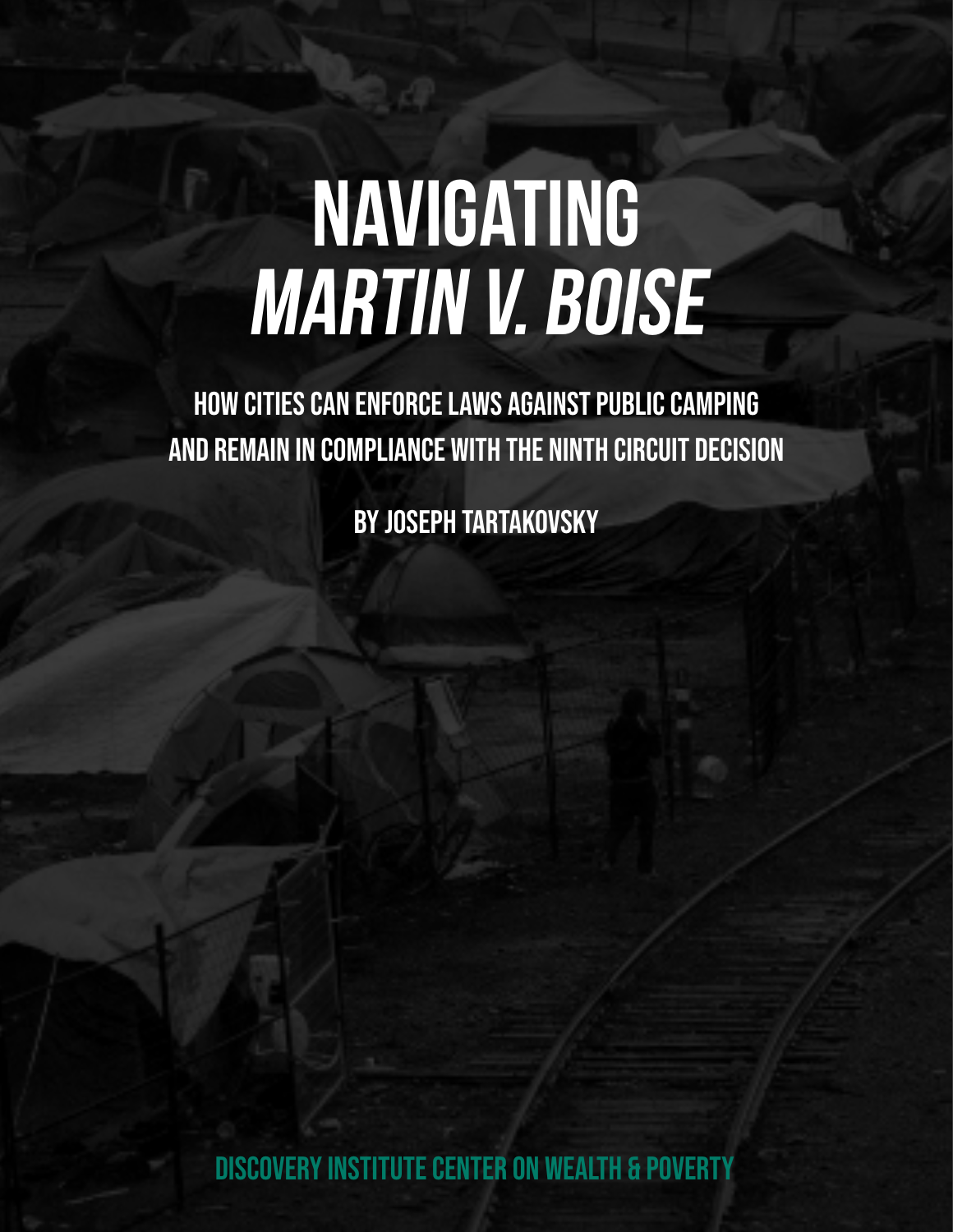### **The Legal Landscape After Martin v. Boise**

The 2018 decision of the U.S. Court of Appeals for the Ninth Circuit in *Martin v. City of Boise*, 920 F.3d 584 (9th Cir. 2019), has called into question laws against public camping. The decision held that because "human beings are biologically compelled to rest," a city "may not criminalize conduct that is an unavoidable consequence of being homeless—namely sitting, lying, or sleeping on the streets." The Ninth Circuit declared that these restrictions violate the Cruel and Unusual Punishments clause of the Eighth Amendment. The U. S. Supreme Court declined to review the decision.

*Martin* has caused alarm among cities—the entities primarily tasked with ensuring day-to-day health and safety—because the decision imposes a sweeping yet impractical constitutional rule. Judge Marsha Berzon, the decision's author, all but adopted the rallying cry of homeless rights activists when she wrote that "ordinances criminalizing sleeping in public places were never a viable solution to the homelessness problem." Yet few cities had actually claimed that "criminalizing" sleeping was meant as a "solution" to homelessness; to the contrary, cities have argued that these laws serve to maintain immediate order, public health, and safety.

Ultimately, *Martin* was more a moral statement by three judges than a workable rule of law. It forbids enforcement of anti-camping laws unless an "alternative sleeping space" is "practically available." *Martin* thus places cities in an untenable position: most municipalities with a significant homeless population have far more unhoused individuals than shelter beds—hence the crisis—and so *Martin* makes many camping bans unenforceable as written.

The key phrase in the decision, "practically available," is too vague to have much real-world meaning. Does it mean public shelter or *any* alternative to sidewalk-sleeping? In *Martin*, the named plaintiff himself, Robert Martin, had a home elsewhere in Idaho but camped when he visited family in the City of Boise. Couldn't he have stayed with them? What if the individual himself caused the "unavailability" (e. g. violating a shelter's rules)? The court doesn't say. The much-discussed footnote 8 of the decision created further confusion by indicating that, for instance, ordinances that ban camping *may* be lawful "at particular times or in particular locations."

So far, *Martin* has been tested against anti-camping laws and encampment clean-ups or closures, but has not yet been tested against laws that have similar effects: laws against sitting or lying in public, keeping or storing personal belongings in public, or living in vehicles. Testing *Martin*'s true scope will require years of lawsuits.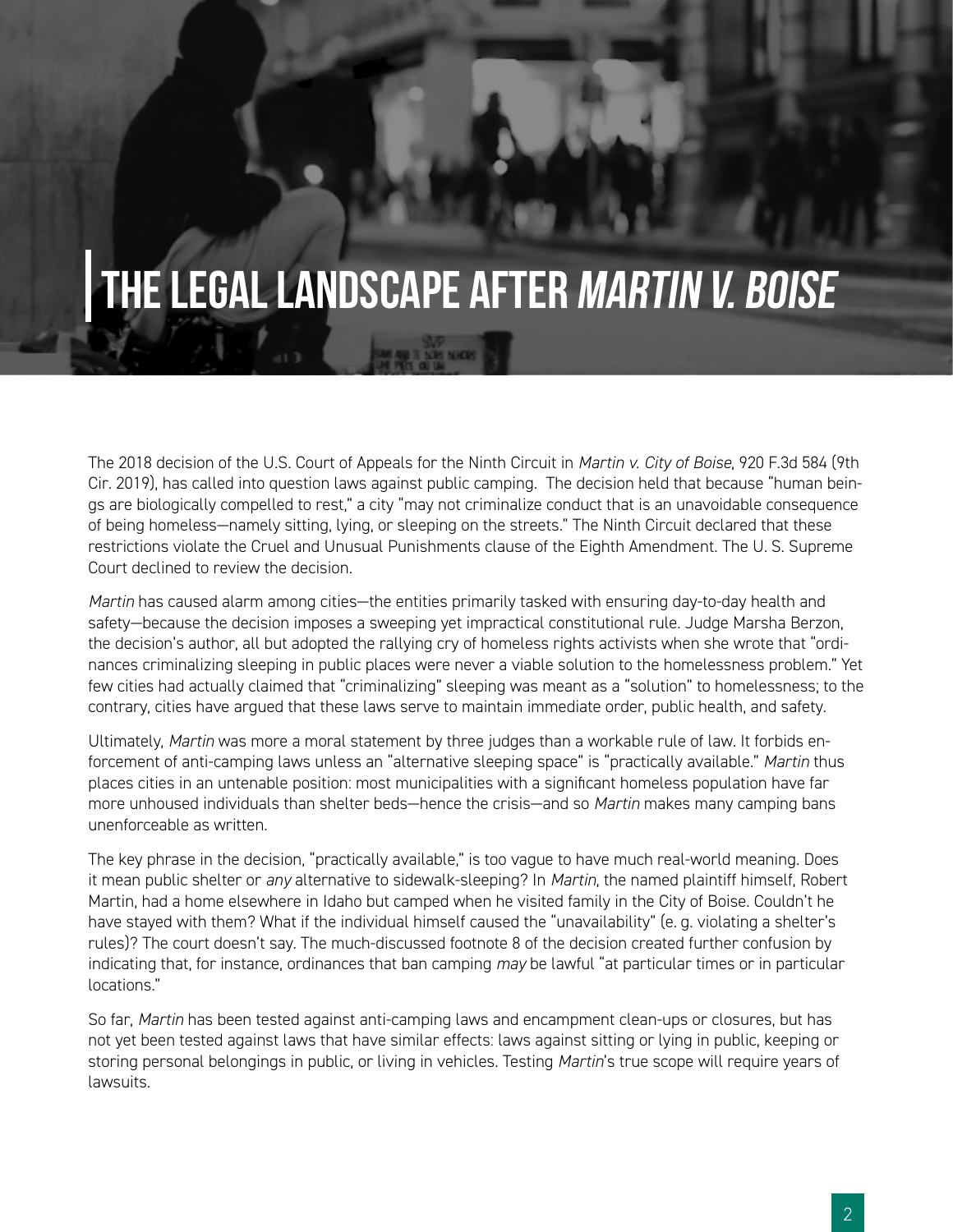#### **General Guidance on Creating Effective, Constitutional Ordinances**

Ordinances that regulate the conduct of the homeless result in this unavoidable tension: cities must balance the rights of the unfortunate few and the rights of everyone else in the community. Laws—whether called "quality of life" laws or otherwise—are not "solutions" to the homelessness crisis. They are solutions to, or at least attempts to mitigate, immediate safety and health issues: a tent obstructing a walkway to a school; a ranting individual scaring the patrons of a sidewalk cafe; encampments that amass deposits of blood-stained needles.

Cities should keep in mind the following principles as they craft anti-camping ordinances that comply with *Martin v. Boise* and ultimately strike a balance that courts deem reasonable:

- **• Be specific about the terms of enforcement:** The laws that best balance the rights of the homeless and the rights of the public are those that delineate specific prohibited conduct as narrowly as possible: no camping before 8 p. m., no lying on the sidewalk in public parks or near schools or in certain neighborhoods, and so on. Still, some measure of enforcement must be left to the responsible discretion of officers.
- **• Create a record of real harms behind every law:** Cities should prepare against legal challenges by creating a strong record of the concrete harms that the ordinance is designed to combat. By amassing this evidence, cities can defend their ordinances on the basis of documented necessity and avoid putting courts in a position they dislike—weighing abstract interests such as convenience and aesthetics (important as they are) against basic property rights or even life-and-death perils cited by homeless rights activists.
- **• Let the hand of the law be gentle:** Laws in this area should not be designed to punish offenders; they should be designed to mitigate urgent health and safety problems. Accordingly, officers should give out warnings that request voluntary compliance first. Fines for disobedience or repeat offenses should be small. When possible, police should offer information and provide a referral to services, and cities should waive potential penalties if individuals accept shelter or services.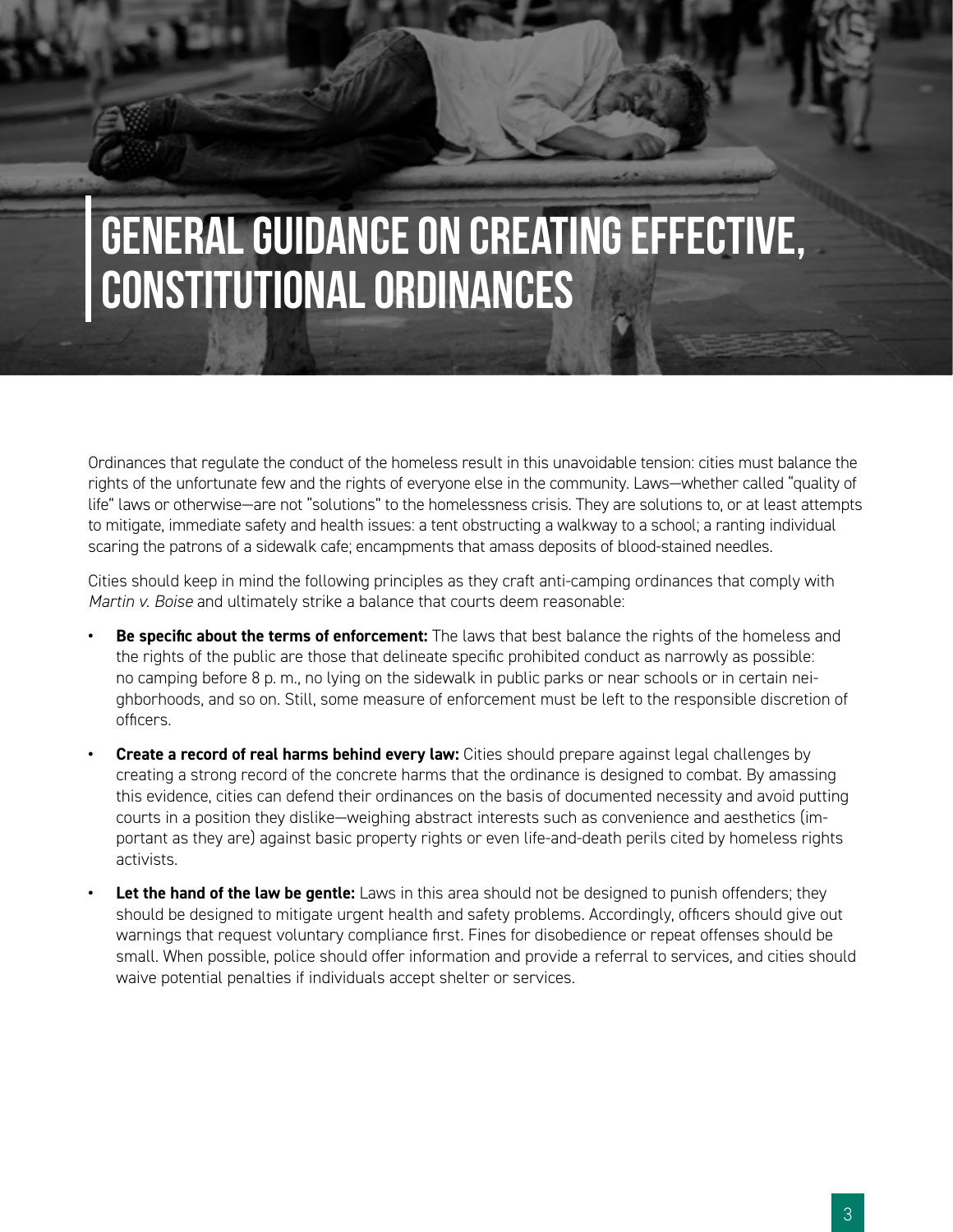#### **The Case Law Regarding Encampment Cleanups and Closures after Martin**

Encampments—semi-permanent tent communities—are the most dangerous manifestation of the homelessness crisis. Encampments threaten those outside as well as those inside of them, not because of the mere sleeping that occurs, but because of vandalism, defecation and urination, littering of biohazardous or toxic substances, blocking of walkways, harassment of pedestrians, tent fires, open drug sales and use, and more.

Courts, faced with the new *Martin* "rule" have been inconsistent in applying it to encampments*.* But some lessons are emerging from a limited judicial consensus. First, a complete citywide ban on encampments, without exceptions, is likely to run into trouble under *Martin,* unless shelter is available for those being displaced. Second, the safest approach is to eschew enforcement using criminal law (i. e., fines, arrests, or prosecutions), as many courts are holding that *Martin*, which rests on the Eighth Amendment, only applies when "punishment" is at issue.

Some recent decisions provide support for cities to engage in encampment cleanups or closures under civil laws:

- *• Butcher v. City of Marysville*, No. 2:18-CV-2765-JAM-CKD, 2019 WL 918203, at \*1 (E. D. Cal. Feb. 25, 2019): Members of homeless encampments on the Yuba and Feather Rivers alleged that 300-500 people were forcibly removed. The city claimed to be evacuating them from dangerous flood zones. The court found that the *Martin* claim could not proceed because, although two plaintiffs had been threatened with arrest, the threat came not pursuant to enforcement of a criminal ordinance but to evacuate a flooded area—a purely public health and safety reason. (Note that the court allowed the case to proceed on the grounds that property was taken in violation of the Fourth and Fourteenth Amendments and *Lavan v. City of Los Angeles*, which regulate when the property of homeless individuals can be taken or moved.)
- *• Shipp v. Schaaf*, No. 19-CV-01709-JST, 2019 WL 1644401, at \*1 (N. D. Cal. Apr. 16, 2019): Activists challenged Oakland's procedure to remove homeless encampments from public rights of way, parks, and other city-owned property as part of a cleanup. The court rejected a *Martin* claim because Oakland only required temporary vacation of the encampment and this effort by itself did not implicate criminal sanctions. The court noted that *Martin* recognized that there was no right to be on streets at any time or place. Displaced individuals could go elsewhere for the period of time. (Regarding the seizure of property, the court found that Oakland had to provide lawful notice, give people time to retrieve items, avoid confiscation if the owner is present and the items do not constitute an immediate threat to public safety or evidence of a crime, itemize most seized property, offer notice of where to retrieve it, and hold the property for 90 days.)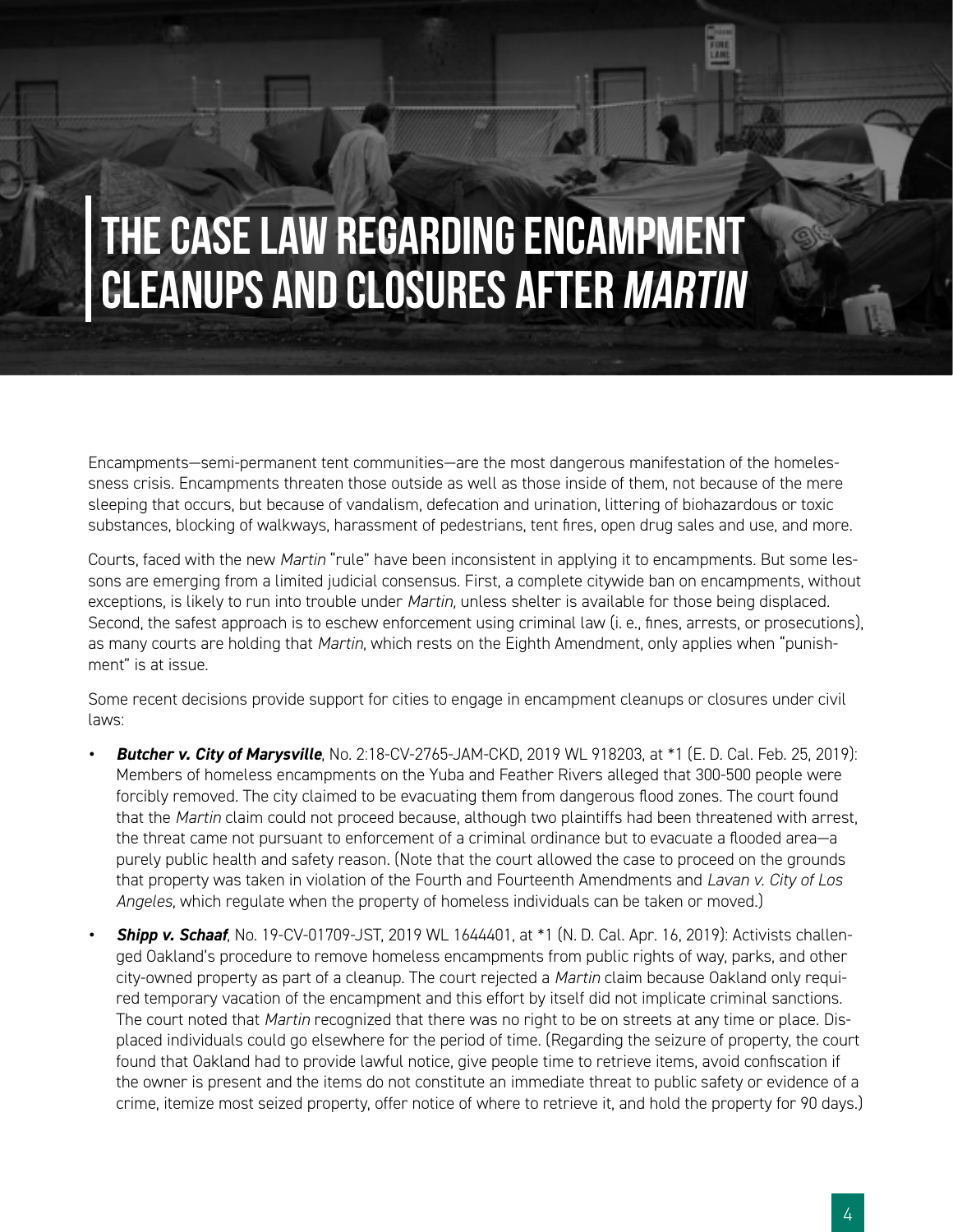- *Hous. is a Human Right Orange Cty. v. Cty. of Orange, No. 19-cv-388-PAJ-DEX, 2019 WL 8012374, at \*5* (C. D. Cal. Oct. 28, 2019): *Martin* only applies with "the initiation of the criminal process." *Le Van Hung v. Schaaf*, No. 19-CV-01436-CRB, 2019 WL 1779584, at \*1 (N. D. Cal. Apr. 23, 2019): "Clear and clean" operation does not invoke *Martin* since, even if no beds were available, such a sweep does not require the arrest of plaintiffs. *Quintero v. City of Santa Cruz*, No. 5:19-CV-01898-EJD, 2019 WL 1924990, at \*1 (N. D. Cal. Apr. 30, 2019): *Martin* does not apply where there are no prosecutions. *Young v. City of Los Angeles*, No. 20-cv-709-JFW-RAO, 2020 WL 616363, at \*5 (C. D. Cal. Feb. 10, 2020): *Martin* covers only "criminally prosecuting" homeless individuals.
- Frank v. City of St. Louis, No. 4:20-CV-00597-SEP, 2020 WL 2116392, at \*4 (E.D. Mo. May 2, 2020): St. Louis could close a downtown encampment, at least during the COVID-19 pandemic, because the "order to vacate is limited in [geographic] scope, because there is no evidence that [the homeless plaintiff] faces a genuine threat of criminal punishment, and because the City has represented that it is capable of housing every resident of the current encampment."

However, other courts have been less friendly to cities and have suggested new limitations on cleanup policies:

- *• Aitken v. City of Aberdeen*, No. 3:19-CV-05322-RBL, 2019 WL 2764423, at \*1 (W. D. Wash. July 2, 2019): Homeless individuals contested the city's decision to evict roughly 100 residents of a longstanding encampment on city property that was plagued by untreated human waste, needles, theft, drug use, sexual assault, and tent fires. The city prepared to clear the encampment and enforce its ordinance against camping on public property, but the court blocked the effort on grounds that, in part, the court had to "assess the City's regime more thoroughly" for compliance with *Martin*. The city eventually settled.
- *• Blake v. City of Grants Pass*, No. 1:18-CV-01823-CL, 2019 WL 3717800, at \*1 (D. Or. Aug. 7, 2019): Homeless individuals alleged that the city "implemented a web of ordinances, customs, policies, and practices that … criminalize the existence of homeless people," including approximately 200 anti-sleeping and anti-camping citations over two years. The court went further than any other in holding that *Martin* can forbid not just arrests, fines, or prosecutions, but even non-punitive measures like "move-along orders" and "warnings." See also *Mahoney v. City of Sacramento,* No. 2:20-cv-0258-KJM-CKD, 2020 WL 616302, at \*3 (E. D. Cal. Feb. 10, 2020): This case interpreted *Martin* to apply to relieving oneself in public.

In order to avoid *Martin* lawsuits, some cities have designated specific areas in which camping is allowed, e. g., a set-aside or secure location where the city can provide lighting, water, and bathroom facilities. Cities have also established parking zones for those living in vehicles. This strategy allows a city to control the location of encampments, direct services there, and keep encampments away from shopping districts and residential areas.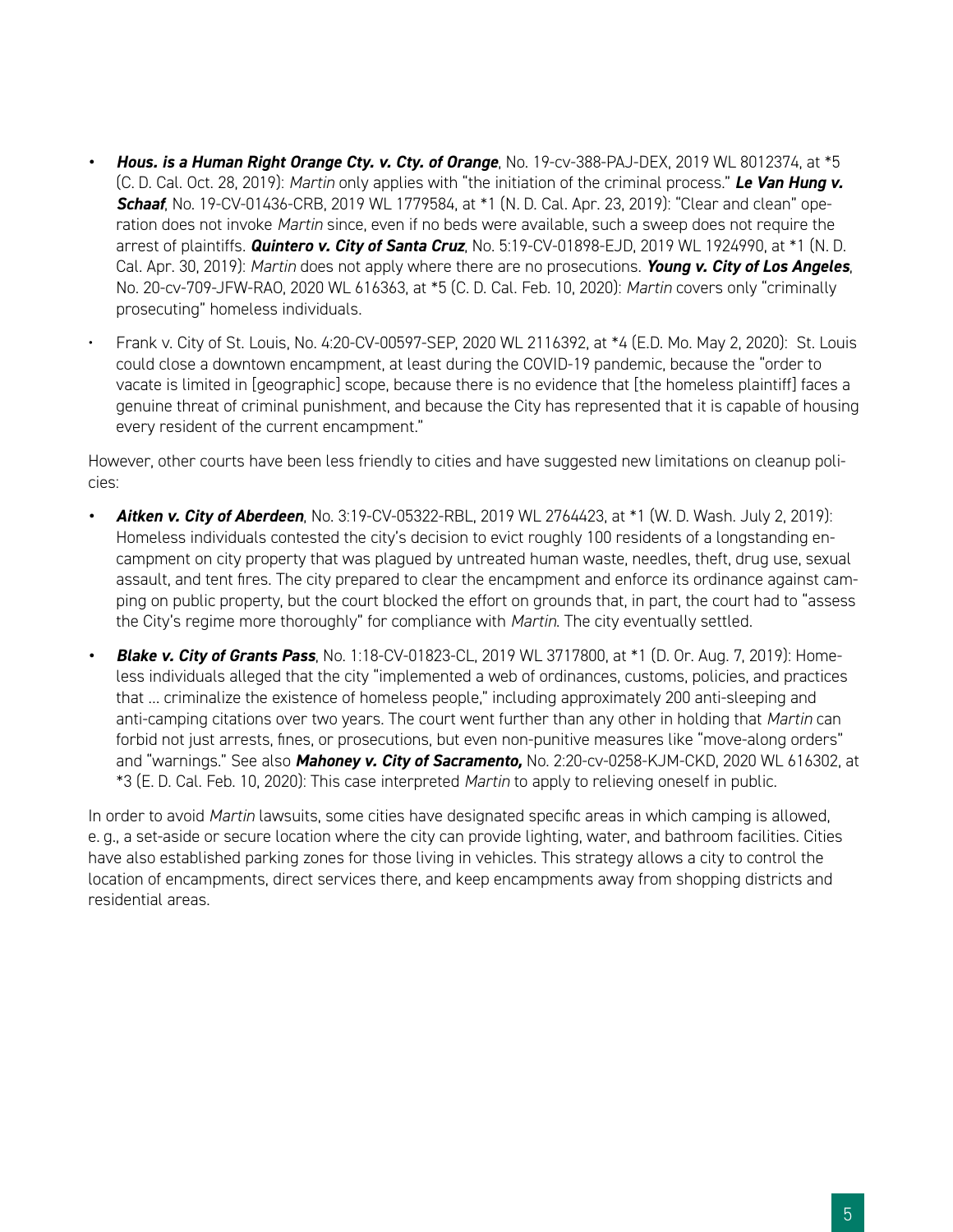#### **Model Ordinances for "Compassionate Enforcement"**

The City of Las Vegas recently enacted an ordinance that provides a model for compassionate and effective regulation of public camping. It took effect in November 2019 and, like most anti-camping laws, made it unlawful to sit, lie, camp, or lodge on a public right of way. By enacting the law, the city expressed the hope that the ordinance would "connect those in need to services and help break the cycle of homelessness."

In order to comply with the *Martin* decision, the ordinance includes these notable features:

- **• Enforcement can only occur when shelter beds are available.** Las Vegas authorities must inform the police department when all public shelters are full; when that happens, enforcement is temporarily suspended. This allows the city maximum flexibility on enforcement, while still complying with the legal requirement of providing "alternative sleeping space."
- **• The camping prohibition only applies to residential areas and certain downtown commercial areas**. This limits the scope of the ordinance as to location, though not as to time or manner. The city has limited its restrictions to areas that would be most harmed by homeless encampments.
- **The ordinance avoids being punitive unless necessary.** The city has stipulated that "enforcement is a last resort" and prohibits prosecution when individuals comply with an order to move. By providing officers with wide discretion, the city can enforce the law as necessary for public health and safety.
- **• The ordinance is designed to link people to services.** Officers must notify individuals of their prohibited conduct, inform them about resources available at the Courtyard Homeless Resource Center, and direct them to a public location where they can lie or sleep.

The text of the Las Vegas ordinance is available here: https://www. lasvegasnevada. [gov/News/Blog/Detail/](https://www. lasvegasnevada. gov/News/Blog/Detail/city-council-to-hear-first-reading-of-new-ordinance-designed-to-connect-homeless-with-services-and-off-the-streets) [city-council-to-hear-first-reading-of-new-ordinance-designed-to-connect-homeless-with-services-and-off-the](https://www. lasvegasnevada. gov/News/Blog/Detail/city-council-to-hear-first-reading-of-new-ordinance-designed-to-connect-homeless-with-services-and-off-the-streets)[streets](https://www. lasvegasnevada. gov/News/Blog/Detail/city-council-to-hear-first-reading-of-new-ordinance-designed-to-connect-homeless-with-services-and-off-the-streets).

Smaller jurisdictions should look at the post-*Martin* ordinance enacted by Spokane Valley, Washington. It bans camping in public (and the keeping of property in public), but provides for the "suspension" of enforcement "at any time there is no space or beds available in regional homeless shelters that accept patrons from the City." Still, it leaves camping permanently banned, regardless of shelter availability, in certain locations, like City Hall or parks.

The text of the Spokane Valley ordinance is available here: [https://spokanevalley.granicus.com/MetaViewer.](https://spokanevalley.granicus.com/MetaViewer.php?view_id=3&clip_id=691&meta_id=50150) [php?view\\_id=3&clip\\_id=691&meta\\_id=50150](https://spokanevalley.granicus.com/MetaViewer.php?view_id=3&clip_id=691&meta_id=50150)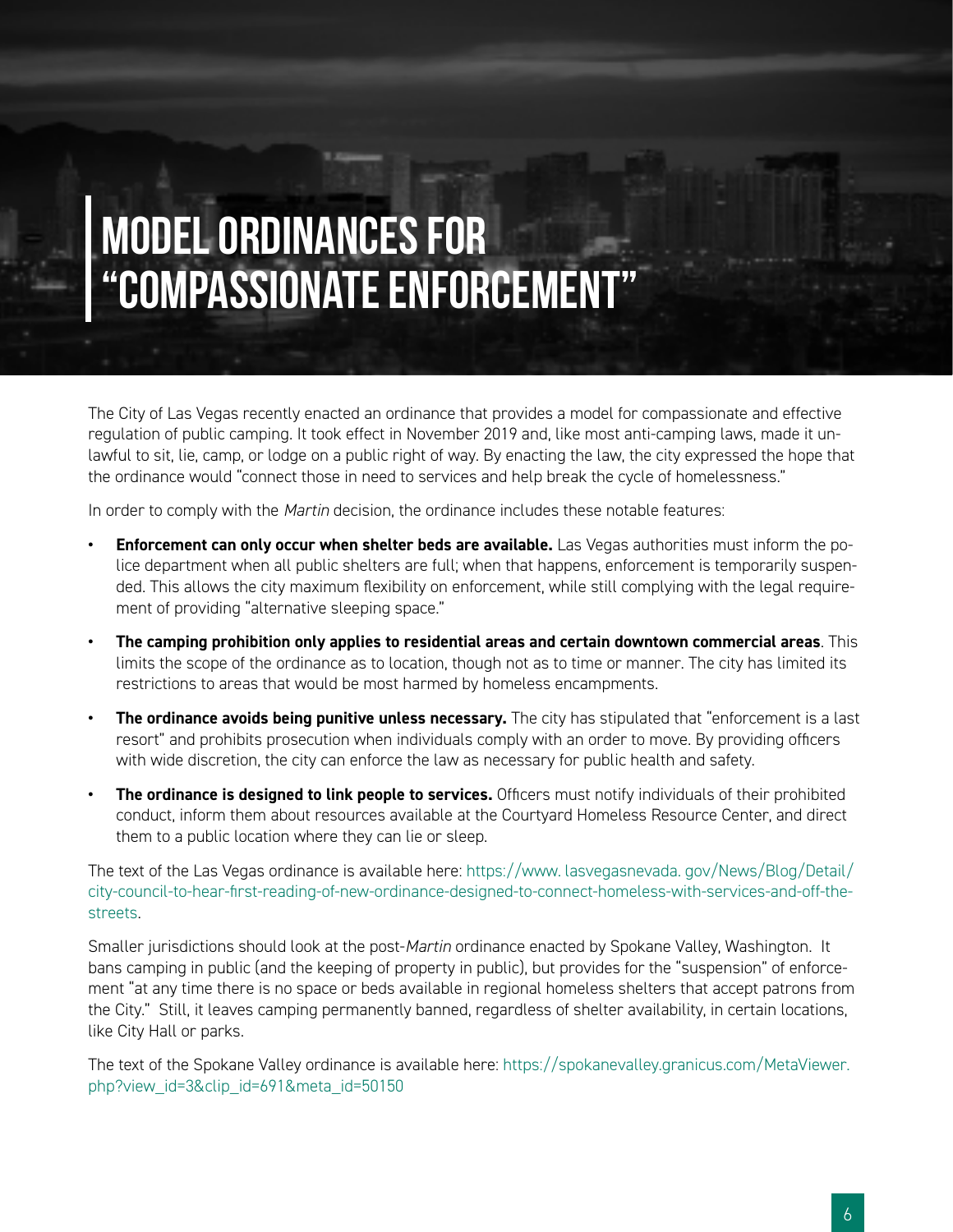## **About the Author**



Joseph Tartakovsky is an attorney at Gibson, Dunn & Crutcher LLP in San Francisco, where he practices in the firm's Appellate and Constitutional Law group. He was a member of the team that challenged *Martin v. City of Boise*  in the U. S. Supreme Court. He is also the former Deputy Solicitor General of Nevada and the author of *The Lives of the Constitution: Ten Exceptional Minds that Shaped America's Supreme Law* (2018).